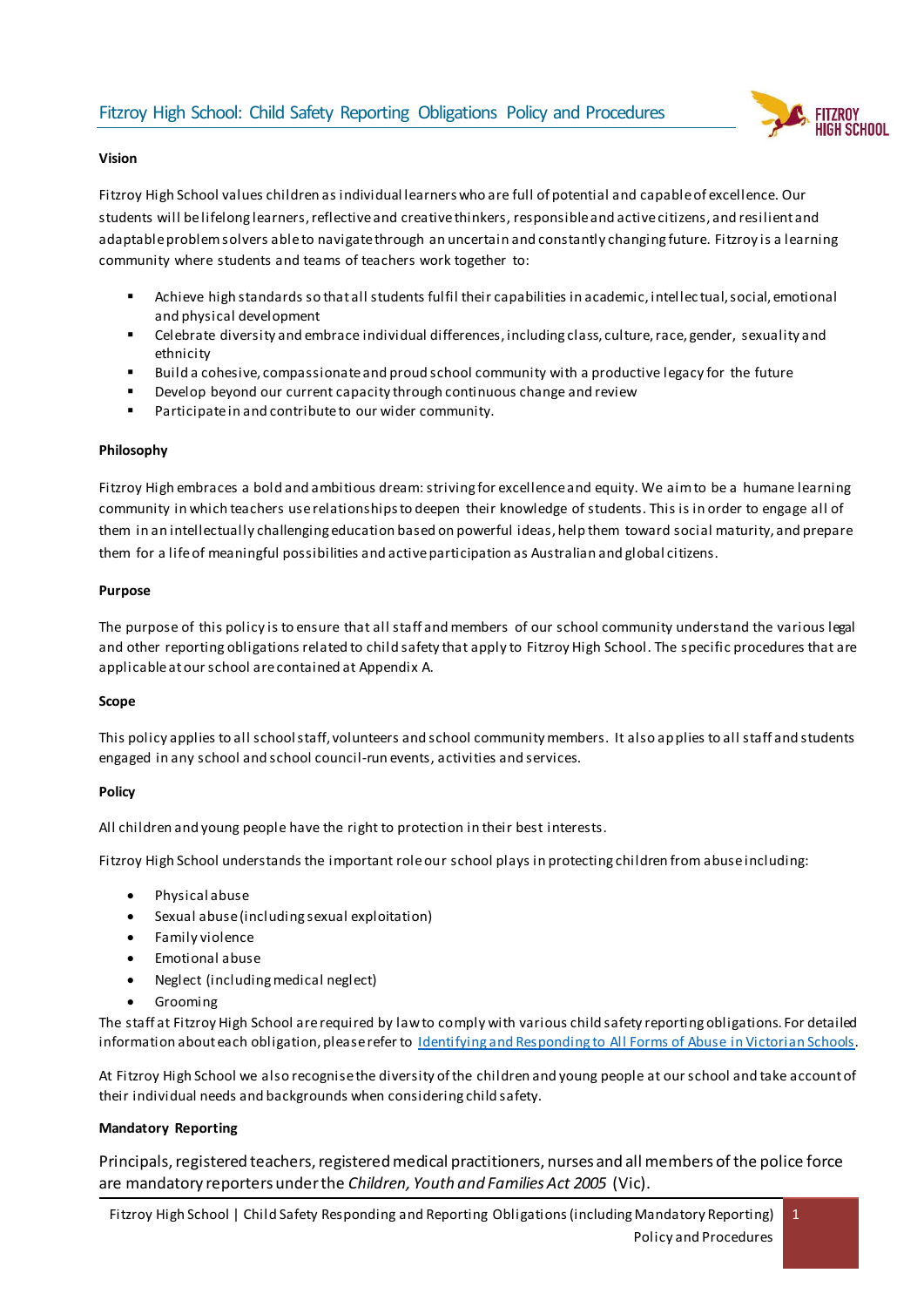All mandatory reporters must make a report to the Department of Health and Human Services (DHHS) Child Protection as soon as practicable if, during the course of carrying out their professional roles and responsibilities, they form a belief on reasonable grounds that:

- a child has suffered, or is likely to suffer, significant harm as a result of physical abuse and/ or sexual abuse, and
- the child's parents have not protected, or are unlikely to protect, the child from harm of that type.

A mandatory reporter who fails to comply with this legal obligation may be committing a criminal offence. It is important for all staff at Fitzroy High School to be aware that they are legally obliged to make a mandatory report on each occasion that they form a reasonable belief that a child is in need of protection and they must make a mandatory report even if the principal does not share their belief that a report is necessary.

At our school, all mandated school staff must undertake the *Mandatory Reporting and Other Obligations eLearning Module* annually.

For more information about Mandatory Reporting see the Department's School Policy and Advisory Guide: Child Protection – [Reporting Obligations.](http://www.education.vic.gov.au/school/principals/spag/safety/Pages/childprotectobligation.aspx)

## **Child in need of protection**

Any person can make a report to DHHS Child Protection (131 278 – 24 hour service) if they believe on reasonable grounds that a child is in need of protection.

The policy of the Department of Education and Training (DET) requires **all staff** who form a reasonable belief that a child is in need of protection to report their concerns to DHHS or Victoria Police, and discuss their concerns with the school leadership team.

For more information about making a report to DHHS Child Protection, see the Department's *School Policy and Advisory Guide*: [Child Protection](http://www.education.vic.gov.au/school/principals/spag/safety/Pages/childprotectreporting.aspx) – Making a Report an[d Four Critical Actions for Schools: Responding to Incidents, Disclosures](https://www.education.vic.gov.au/Documents/about/programs/health/protect/FourCriticalActions_ChildAbuse.pdf)  [and Suspicions of Child Abuse.](https://www.education.vic.gov.au/Documents/about/programs/health/protect/FourCriticalActions_ChildAbuse.pdf)

At Fitzroy High School we also encourage all staff to make a referral to Child FIRST when they have significant concern for a child's wellbeing. For more information about making a referral to Child FIRST see the School Policy and Advisory Guide: Child Protection – [Reporting Obligations](https://www.education.vic.gov.au/school/principals/spag/safety/Pages/childprotectobligation.aspx).

# **Reportable Conduct**

Our school must notify the Department's Employee Conduct Branch (9637 2594) if we become aware of an allegation of 'reportable conduct'.

There is an allegation of reportable conduct where a person has formed a reasonable belief that there has been:

- a sexual offence (even prior to criminal proceedings commencing), sexual misconduct or physical violence committed against, with or in the presence of a child;
- behaviour causing significant emotional or physical harm to a child;
- significant neglect of a child; or
- misconduct involving any of the above.

The Department, through the Employee Conduct Branch, has a legal obligation to inform the Commission for Children and Young People when an allegation of reportable conduct is made.

Our principal must notify the Department's Employee Conduct Branch of any reportable conduct allegations involving current or former teachers, contractors, volunteers (including parents), allied health staff and school council employees.

If school staff become aware of reportable conduct by any pers on in the above positions, they should notify the school principal immediately. If the allegation relates to the principal, they should notify the Regional Director.

For more information about Reportable Conduct see the Department's *School Policy and Advisory Guide*: [Reportable](http://www.education.vic.gov.au/school/principals/spag/safety/Pages/reportableconductscheme.aspx)  [Conduct Scheme.](http://www.education.vic.gov.au/school/principals/spag/safety/Pages/reportableconductscheme.aspx) 

### **Failure to disclose offence**

Reporting child sexual abuse is a community-wide responsibility. All adults (ie persons aged 18 years and over), not just professionals who work with children, have a legal obligation to report to Victoria Police, as soon as practicable, where

2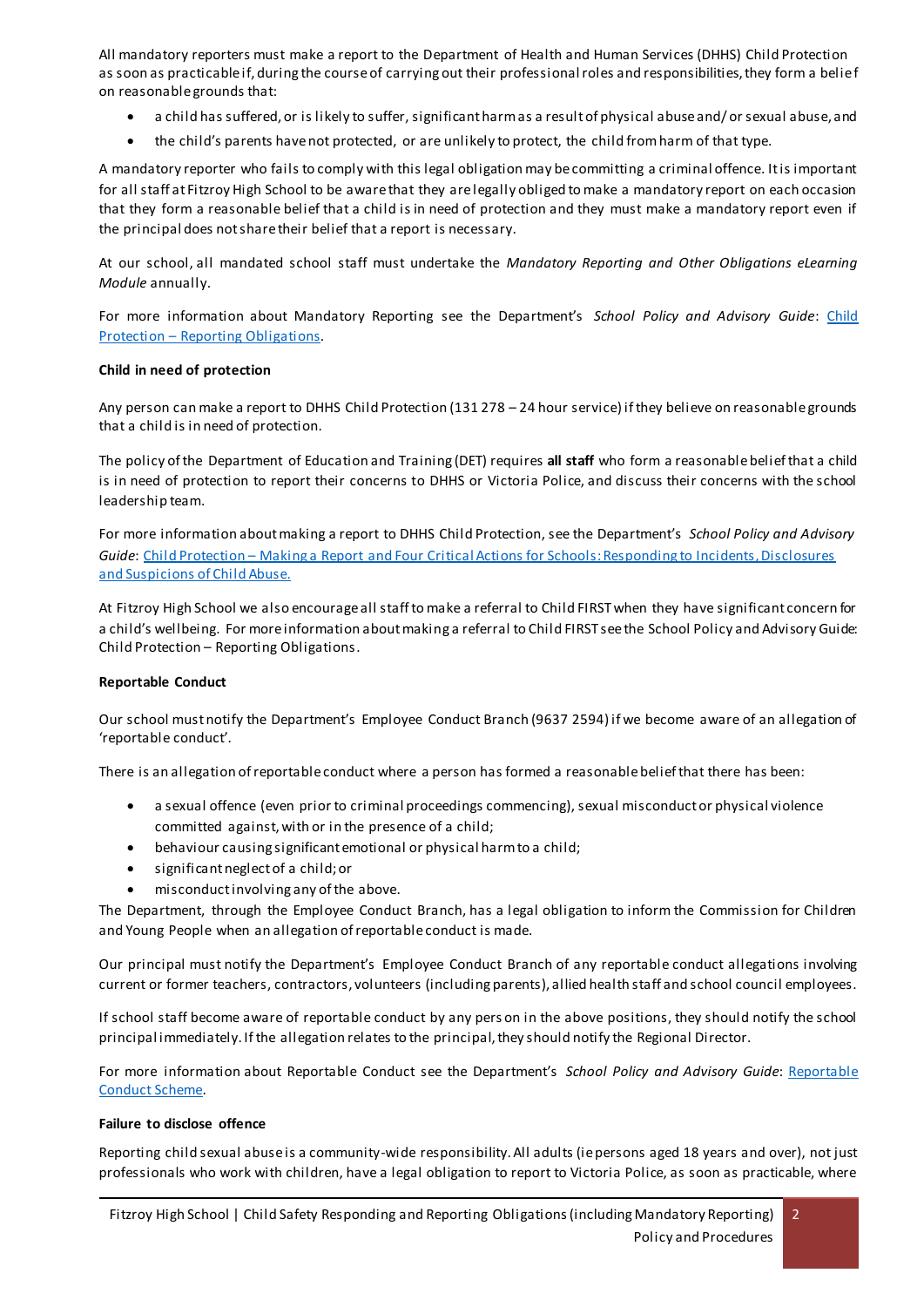they form a 'reasonable belief' that a sexual offence has been committed by an adult against a child under the age of 16 by another person aged 18 years or over.

Failure to disclose information to Victoria Police (by calling 000 or local police station) as soon as practicable may amount to a criminal offence unless a person has a 'reasonable excuse' or exemption from doing so.

"Reasonable belief" is not the same as having proof. A 'reasonable belief' is formed if a reasonable person in the same position would have formed the belief on the same grounds.

For example, a 'reasonable belief' might be formed when:

- a child states that they have been sexually abused
- a child states that they know someone who has been sexually abused (sometimes the child may be talking about themselves)
- someone who knows a child states that the child has been sexually abused
- professional observations of the child's behaviour or development leads a mandated professional to form a belief that the child has been sexually abused
- signs of sexual abuse leads to a belief that the child has been sexually abused.

"Reasonable excuse" is defined by law and includes:

- fear for the safety of any person including yourself or the potential victim (but not including the alleged perpetrator or an organisation)
- where the information has already been disclosed, for example, through a mandatory report to DHHS Child Protection.

For more information about this reporting obligation, see the Department's *School Policy and Advisory Guide*: [Failure to](http://www.education.vic.gov.au/school/principals/spag/safety/Pages/childprotectobligation.aspx)  [disclose offence.](http://www.education.vic.gov.au/school/principals/spag/safety/Pages/childprotectobligation.aspx)

### **Failure to protect offence**

This reporting obligation applies to school staff in a position of authority. This can include principals, assistant principa ls and campus principals. Any staff member in a positi on of authority who becomes aware that an adult associated with their school (such as an employee, contractor, volunteer or visitor) poses a risk of sexual abuse to a child under the age of 16 under their care, authority or supervision, must take all reasonable steps to remove or reduce that risk.

This may include removing the adult (ie persons aged 18 years and over) from working with children pending an investigation and reporting your concerns to Victoria Police.

If a school staff member in a position of authority fails to take reasonable steps in these circumstances, this may amount to a criminal offence.

For more information about this reporting obligation, see the Department's *School Policy and Advisory Guide*: [Failure to](http://www.education.vic.gov.au/school/principals/spag/safety/Pages/childprotectobligation.aspx)  [protect offence.](http://www.education.vic.gov.au/school/principals/spag/safety/Pages/childprotectobligation.aspx) 

### **Grooming**

Grooming is a criminal offence under the *Crimes Act 1958* (Vic). This offence targets predatory conduct undertaken by an adult to prepare a child, under the age of 16, to engage in sexual activity at a later time. Grooming can include communicating and/or attempting to befriend or establish a relationship or other emotional connection with the child or their parent/carer.

For more information about this offence and reporting obligations see[: Child Exploitation and Grooming.](https://www.education.vic.gov.au/school/teachers/health/childprotection/Pages/expolitationgrooming.aspx)

### **Related policies and further information**

*Child Safe Standards Policies and Information:*

*Child Safety Code of Conduct*

*Statement of Commitment to Child Safety*

*Child Safe Standards Communications Strategy*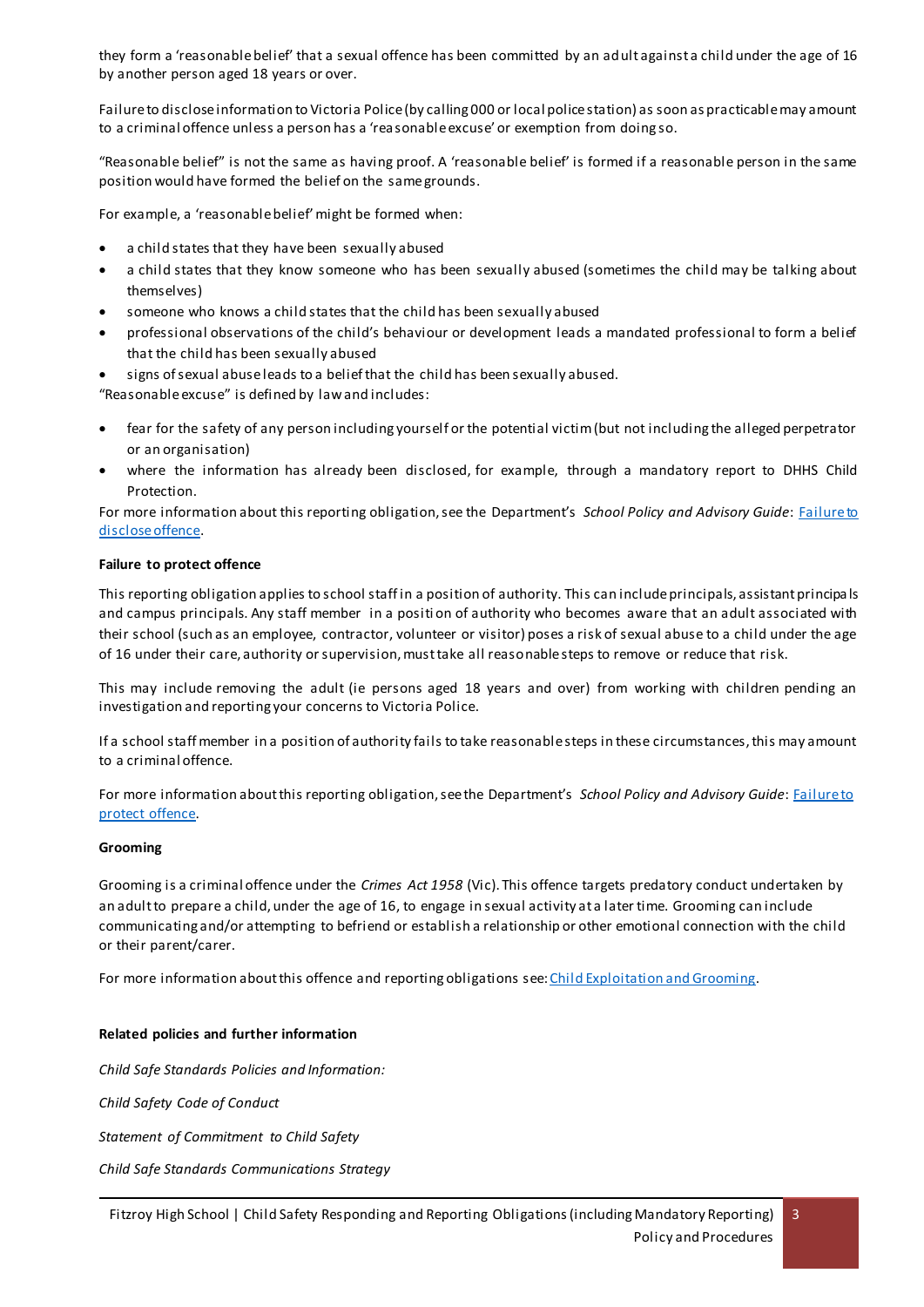*Key Activities of a School Child Safety Officer Four Critical Actions for Schools Feeling Safe: For Secondary School Students Protecting Children from Abuse: For Parents and Carers Other Policies: Statement of Vision, Values and Purpose Volunteers Visitors*

### **Review Cycle**

This policy was last updated on December 2019 and is scheduled for review on December 2021

| Date               | December 2018                                                                                    |
|--------------------|--------------------------------------------------------------------------------------------------|
| Implemented        |                                                                                                  |
| Author/s           | Linda Mitchell                                                                                   |
| <b>Approved By</b> | <b>FHS School Council</b>                                                                        |
| Approval           |                                                                                                  |
| Authority          |                                                                                                  |
| (Signature &       |                                                                                                  |
| Date)              |                                                                                                  |
|                    |                                                                                                  |
| Date               | December 2019                                                                                    |
| <b>Reviewed</b>    |                                                                                                  |
| Responsible        | Linda Mitchell                                                                                   |
| for Review         |                                                                                                  |
| <b>Review Date</b> | December 2021                                                                                    |
| <b>References</b>  | https://www.education.vic.gov.au/school/principals/spag/safety/Pages/childsafestandards.aspx     |
|                    | https://www.education.vic.gov.au/about/programs/health/protect/Pages/default.aspx                |
|                    | https://www.education.vic.gov.au/school/teachers/health/childprotection/Pages/safeenviro         |
|                    | https://www.education.vic.gov.au/school/principals/spag/safety/Pages/childprotectobligation.aspx |
|                    |                                                                                                  |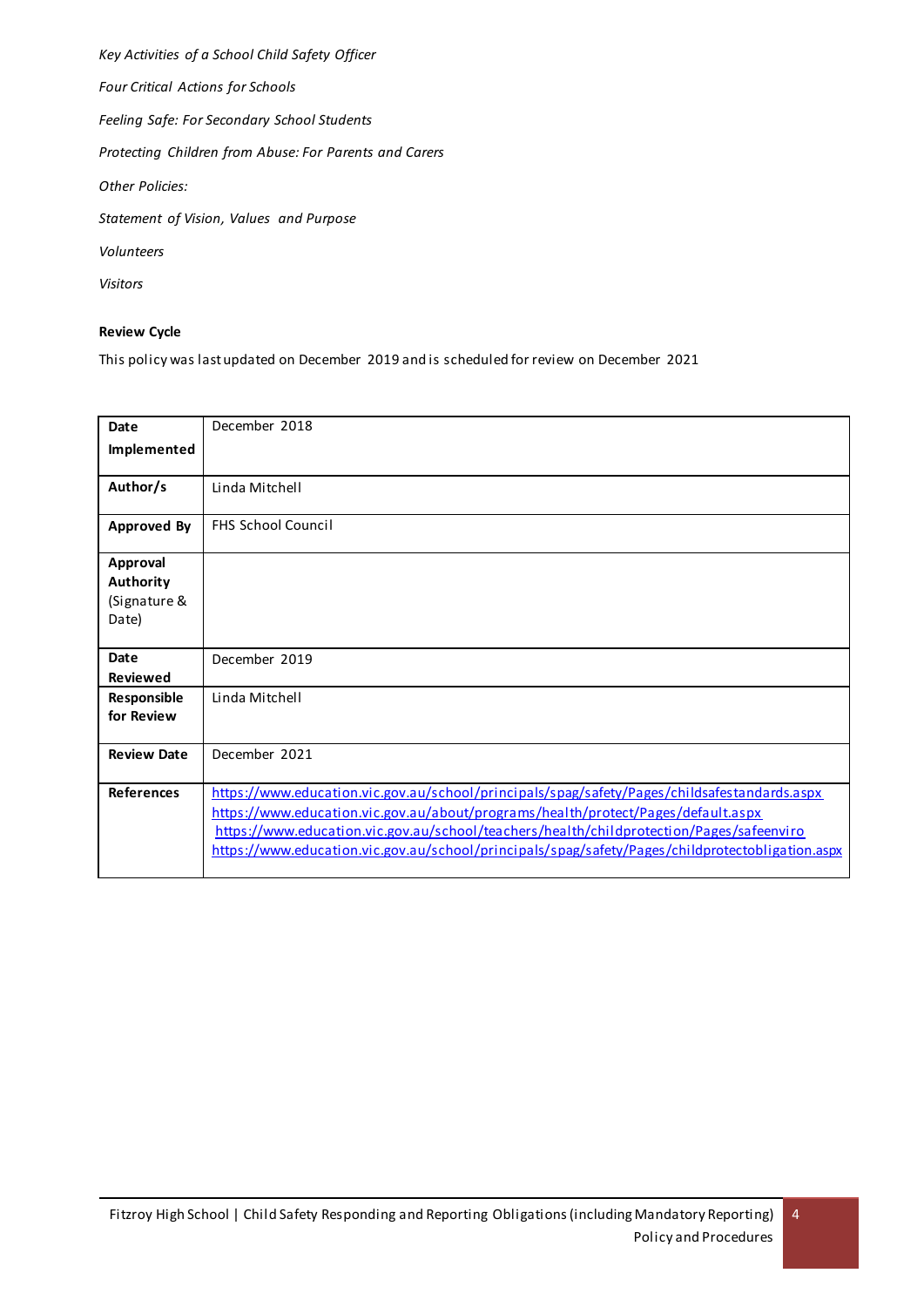### **APPENDIX A**

### **CHILD SAFETY REPORTING PROCEDURES AT FITZROY HIGH SCHOOL**

#### **For students**

- All students should feel safe to speak to any staff member to raise any concerns about their safety or any other concerns that they have.
- If a student does not know who to approach at Fitzroy High School they should start with their Advisory teacher.

#### **Managing disclosures made by students**

*When managing a disclosure you should:*

- listen to the student and allow them to speak
- stay calm and use a neutral tone with no urgency and where possible use the child's language and vocabulary (you do not want to frighten the child or interrupt the child)
- be gentle, patient and non-judgmental throughout
- highlight to the student it was important for them to tell you about what has happened
- assure them that they are not to blame for what has occurred
- do not ask leading questions, for example gently ask, "What happened next?" rather than "Why?"
- be patient and allow the child to talk at their own pace and in their own words
- do not pressure the child into telling you more than they want to, they will be asked a lot of questions by other professionals and it is important not to force them to retell what has occurred multiple times
- reassure the child that you believe them and that disclosing the matter was important for them to do
- use verbal facilitators such as, "I see", restate the child's previous statement, and use non-suggestive words of encouragement, designed to keep the child talking in an open-ended way ("what happened next?")
- tell the child in age appropriate language you are required to report to the relevant authority to help stop the abuse, and explain the role of these authorities if appropriate (for a young child this may be as simple as saying "I will need to talk to people to work out what to do next to help you").

*When managing a disclosure you should AVOID:*

- displaying expressions of panic or shock
- asking questions that are investigative and potentially invasive (this may make the child feel uncomfortable and may cause the child to withdraw)
- going over the information repeatedly (you are only gathering information to help you form a belief on reasonable grounds that you need to make a report to the relevant authority)
- making any comments that would lead the student to believe that what has happened is their fault
- making promises to the child about what will occur next or that things will be different given the process can be unpredictable and different for each child depending on their circumstances (instead reassure them that you and others will do your best to help).

### **General procedures**

Our school will follow the *[Four Critical Actions for Schools: Responding to Incidents, Disclosures and Suspicions of Child](https://www.education.vic.gov.au/Documents/about/programs/health/protect/FourCriticalActions_ChildAbuse.pdf)  [Abuse](https://www.education.vic.gov.au/Documents/about/programs/health/protect/FourCriticalActions_ChildAbuse.pdf)* (Four Critical Actions) when responding to incidents, disclosures and suspicions of child abuse.

All staff at our school who believe that a child is in need of protection, even if it doesn't meet the threshold required for mandatory reporting or the staff member is not a mandatory reporter, should in the first instance, speak to their Team Leader or should make the required reports to DHHS Child Protection and/or Victoria Police as necessary.

At our school the Principal will be responsible for monitoring overall school compliance with this procedure.

Nothing in this procedure prevents a staff member or any other person from reporting to the relevant authorities if they form a reasonable belief that a child is at risk of abuse.

### **Reporting suspicions, disclosures or incidents of child abuse**

5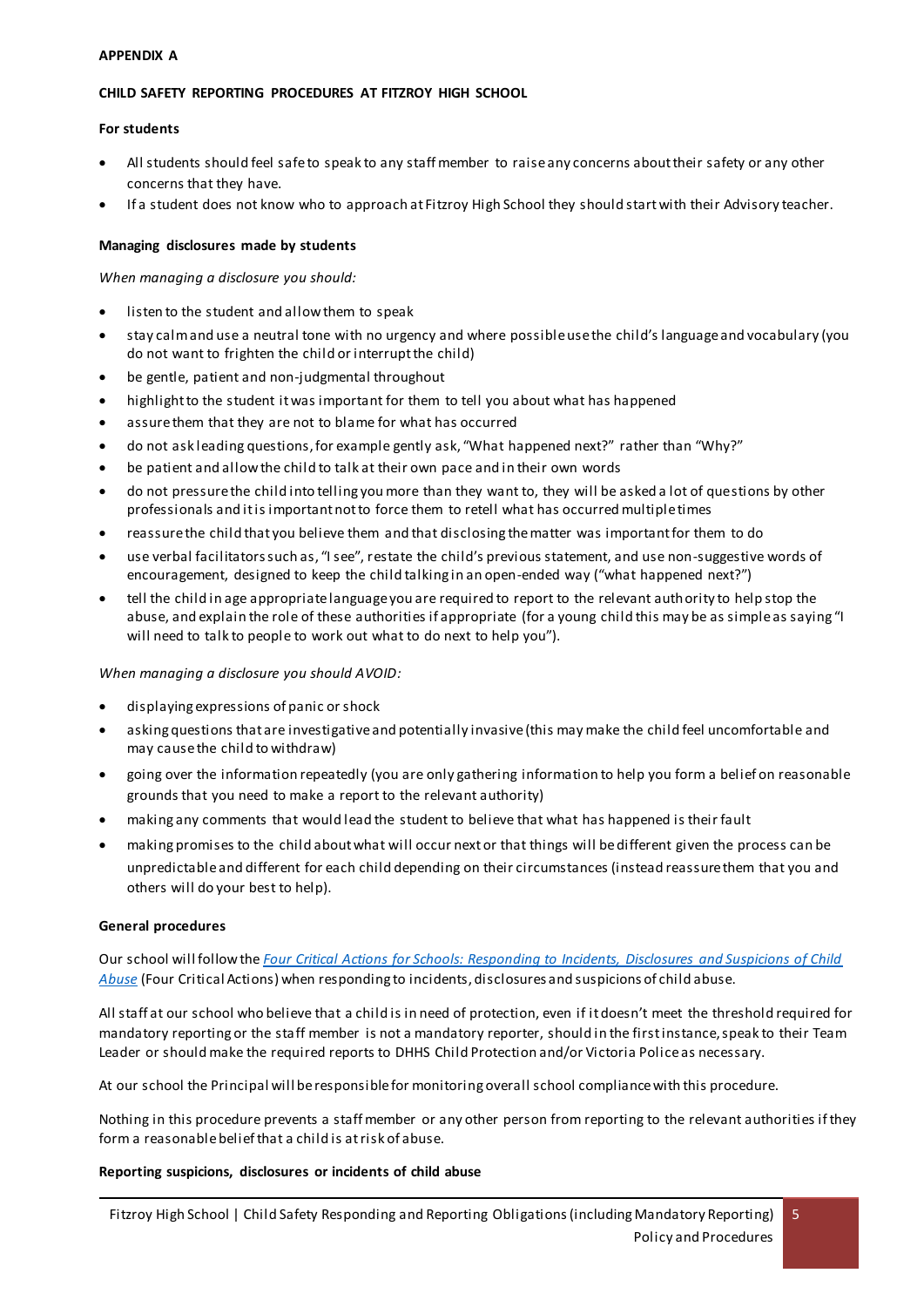## *Responsibilities of all school staff*

If a school staff member reasonably suspects or witnesses an incident of child abuse or receives a disclosure of child abuse, they must:

- If a child is at immediate risk of harm, separate alleged victims and others involved, administer first aid and call 000.
- Speak to Team Leader or Wellbeing Leader as soon as possible, who will follow th[e Four Critical Actions](https://www.education.vic.gov.au/Documents/about/programs/health/protect/FourCriticalActions_ChildAbuse.pdf).
- Make detailed notes of the incident or disclosure and ensure that those notes are kept and stored securely in the Wellbeing filing cabinet. The template for this is in *the Internal Procedures for Managing Incidents* document
- If the staff member is a mandatory reporter and reasonably believes that a student has suffered physical and/or sexual abuse from which the child's parents have not protected the child, they must ensure that a report to DHHS Child Protection or Victoria Police has been made by themselves or the Wellbeing Leader If the report has not been made by another staff member, the mandatory reporter must make the report.
- If the staff member has formed a 'reasonable belief' that a sexual offence has been committed by an adult against a child, they must ensure that a report to Victoria Police has been made by themselves or the Wellbeing Leader. If the report has not been made by another staff member, the staff member must make the report.

In circumstances where a member of the leadership team disagrees that a report needs to be made, but the staff member has formed a 'reasonable belief' that the child is in need of protection and/or has been the victim of sexual abuse, the staff member must still contact DHHS Child Protection and/or Victoria Police to make the report.

# **Responsibilities of Principal/Leadership Team Member/Wellbeing Staff**

The Wellbeing Leader is responsible for promptly managing the school's response to an incident, suspicion or disclosure of child abuse, and ensuring that the incident, suspicion or disclosure is taken seriously. The Wellbeing Leader is also responsible for responding appropriately to a child who makes or is affected by an allegation of child abuse.

If the Principal/Leadership Team Member/Wellbeing Leader receives a report from a school staff member or member of the school community of a suspicion, disclosure or incident of child abuse, they must:

- Follow the [Four Critical Actions](https://www.education.vic.gov.au/Documents/about/programs/health/protect/FourCriticalActions_ChildAbuse.pdf) as soon as possible, including:
	- o Responding to an emergency
	- o Reporting to authorities/referring to services
	- o Contacting parents/carers and
	- o Providing ongoing support.
- Make detailed notes of the incident or disclosure, including actions taken using the *Internal Procedures for Managing Incidents* document and ensure that those notes are kept and stored securely in the Wellbeing Office filing cabinet. They are also responsible for ensuring that any staff member who reported the incident, disclosure or suspicion to them also makes and keeps notes of the incident.
- At Fitzroy High School, the school Principal and Wellbeing Leader will be responsible for ensuring that there is a prompt response to the disclosure and that the child is appropriately supported.

If the Principal or Wellbeing Leader are unavailable, Assistant Principal or Team Leaders will take on the role and responsibilities described in this section.

# **Duty of care and ongoing support for students**

Fulfilling the requirements in this procedure does not displace or discharge any other obligations that arise if a person reasonably believes that a child is at risk of abuse.

All staff have a duty of care to take reasonable steps to prevent reasonably foreseeable harm to students. All staff must ensure that Principal/Leadership Team Member/Wellbeing Staff are aware of any incidents, suspicions or disclosures of child abuse as soon as possible after they occur. This will allow appropriate supports to be put in place for the student affected.

### **For school visitors, volunteers and school community members**